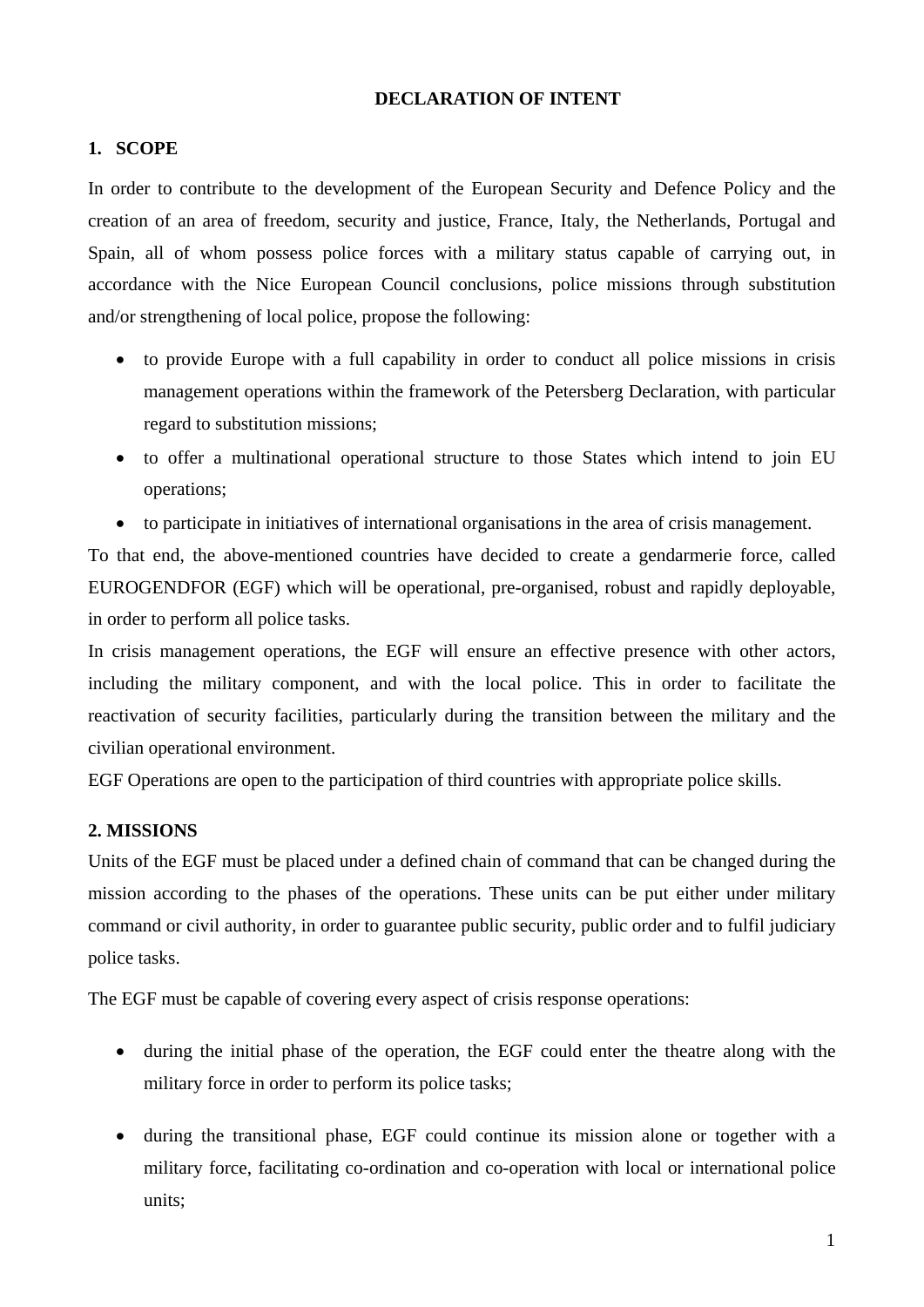• during the military disengagement phase, this force could facilitate the handing over of responsibilities to civilian authorities and agencies taking part in the co-operation efforts, if necessary.

During crisis prevention, the EGF could be deployed on its own or jointly with a military force.

In accordance with the mandate of each operation, the EGF will perform a broad spectrum of activities related to its own police capability, such as:

- performing security and public order missions;

- monitoring of and advice for local police in their day-to-day work, including criminal investigation work;

- conducting public surveillance, traffic regulations, border policing and general intelligence;

- performing criminal investigation work, covering detection of offences, tracing of offenders and their transfer to the appropriate judicial authorities;

- protecting people and property and keeping order in the event of public disturbances;

- training of police officers as regards international standards;

- training of instructors, particularly through co-operation programmes;

#### **3. FRAMEWORK**

The EGF will be mainly composed of the same forces as those included by the Party States in the Helsinki Headline Goal catalogue and the capacity of civilian crisis management, stemming from the conference held in Brussels on November 19, 2001. For this reason it will be, first and foremost, at the disposal of the EU. When deployed for the EU, the PSC assumes the political control and the strategic direction.

The EGF could also be put at the disposal of the UN, OSCE, NATO, other international organisations, or an *ad hoc* coalition. Planning of EGF operations must take into account the need for close co-ordination with the military and/or civilian bodies. When the EGF is an integrated part of the military force, it has to maintain a functional link with local or international police authorities and forces present in theatre.

The EGF operational deployment requires a unanimous decision to be taken by the Party States.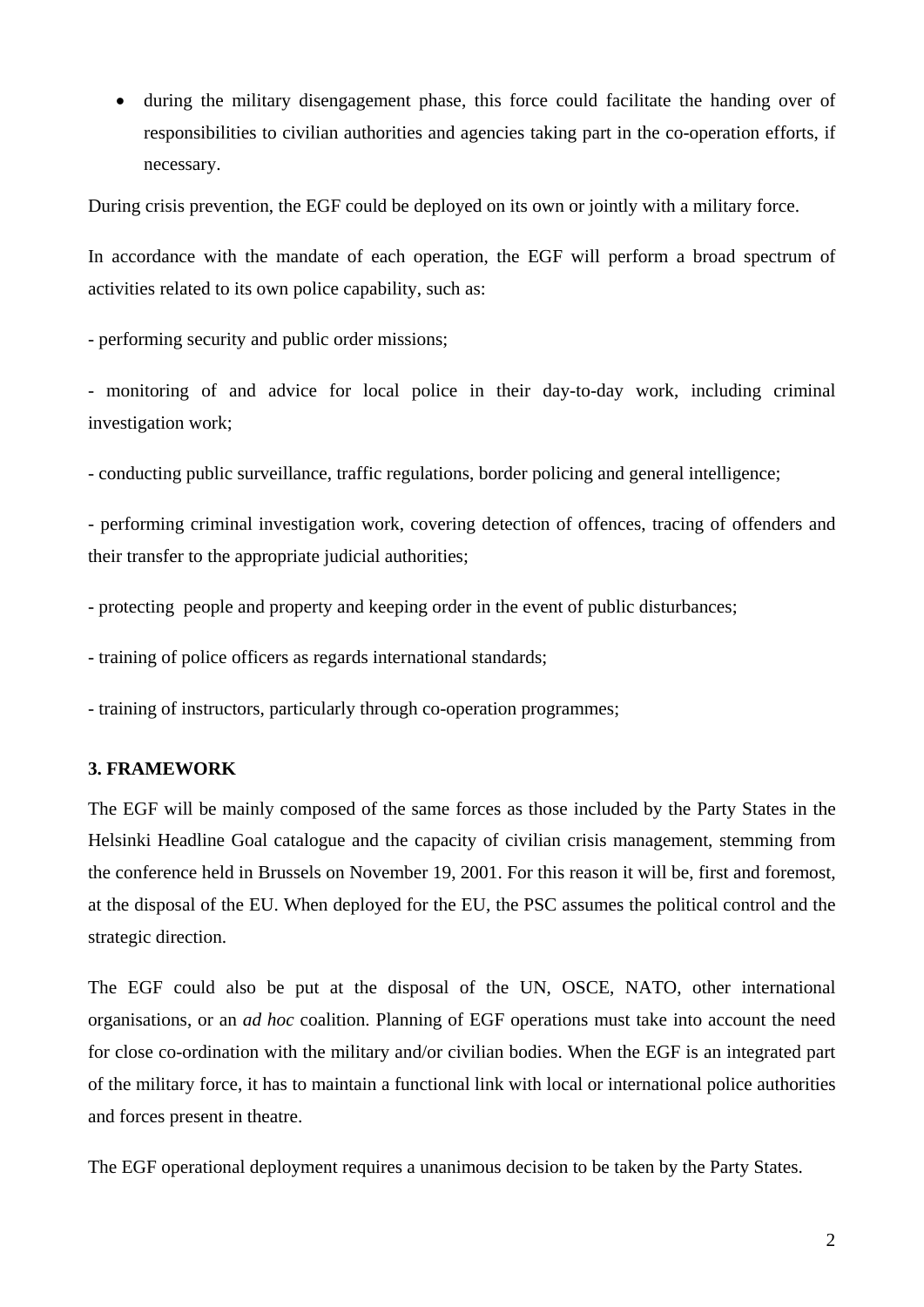#### **4. COMMAND STRUCTURE**

**A High Level Interdepartmental Committee**, composed of representatives of the responsible ministries of each country**[1](#page-2-0)** , assures the political-military co-ordination, appoints the EGF Commander, provides him with directives and provides the guidance for employment.

Working groups will assist this Committee.

The structures and the procedures that will permit the implementation of the decisions adopted by the Party States, as well as the conditions of employment, will be worked out in detail in due course.

The EGF will have a **multinational, modular and projectable** HQ**[2](#page-2-1)** . This permanent HQ will be directed by the EGF Commander and consists of a multinational core that can be reinforced as needed and by agreement of the Party States. The EGF HQ deals with the operational planning and, on request, contributes to the strategic decision-making process. The permanent HQ will be based in Italy.

Its key positions will be manned by rotation criteria.

In the event of an operation the Party States will designate a Force Commander for an EGF mission. The permanent HQ of the EGF will act as a Parent HQ for the Force Commanders' HQ. The involvement of the permanent HQ in the chain of command must be defined according to the situation.

#### **5. FORCE STRUCTURE**

In the event of an operation the unit of the EGF may, in addition to the HQ, consist of:

- an operational component, dedicated to missions of general public security and maintenance of public order;
- a crime-fighting component, including specialists in criminal investigation missions, detection, gathering, information analysis and processing, protection and assistance of individuals, traffic control, Explosive Ordenance Disposal (EOD), fight against terrorism and other major crimes, and other specialists. The company consists of modules and specialists assigned to the EGF;
- a logistic support component, able to perform all activities related to supplies, restocking, maintenance, recovery and evacuation of equipment, transportation, medical and health care. If necessary, some of these functions will be provided by other actors.

The Party States will have to identify periodically the dedicated forces in terms of capabilities, carrying out the definitive nominal designation at an appropriate moment. The units will be assigned "on request" to the EGF.

 $\overline{a}$ 

<span id="page-2-1"></span><span id="page-2-0"></span><sup>1</sup> See Annex A for the composition of this Committee.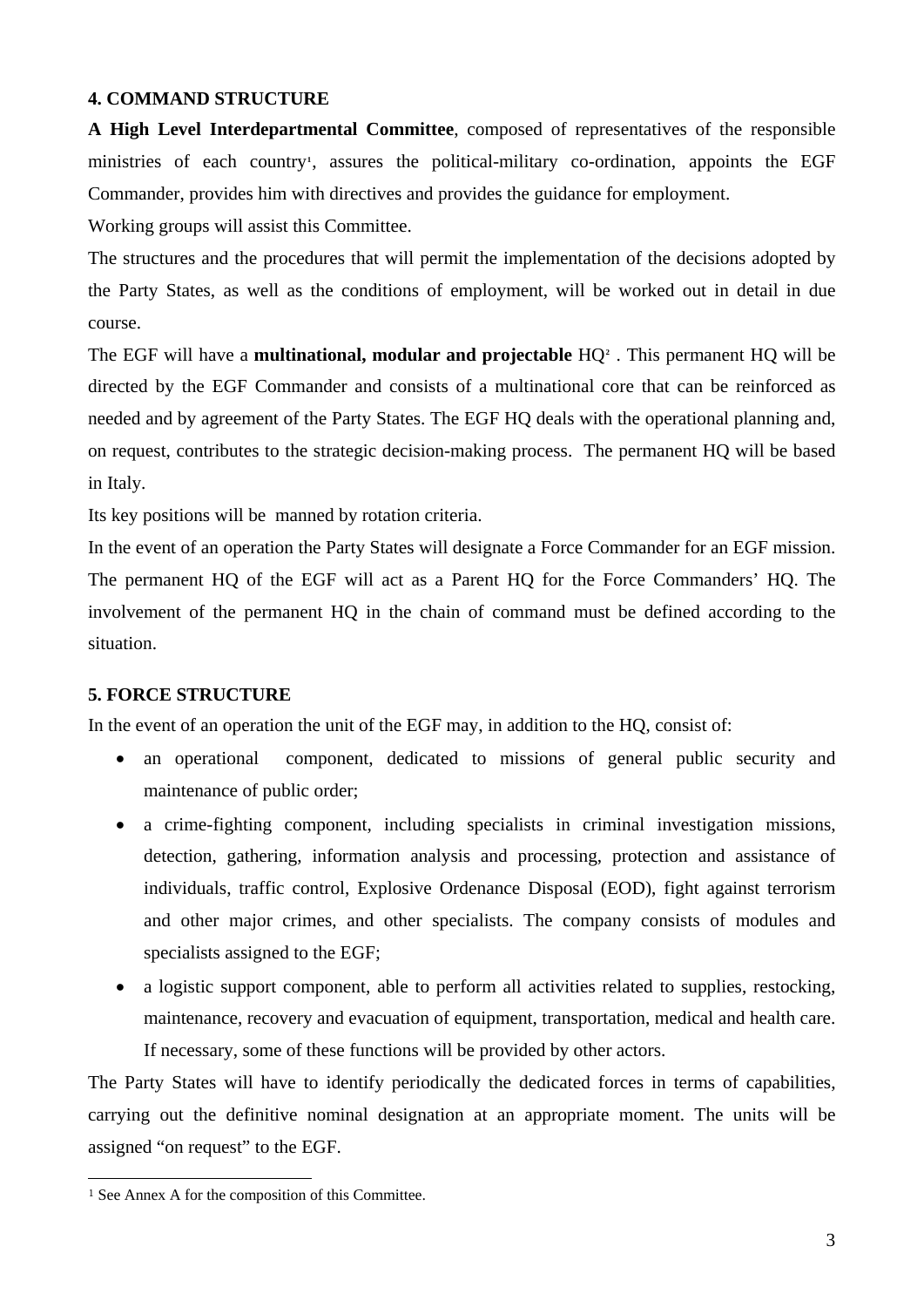The EGF will possess an initial rapid-reaction capability of approximately 800 persons within 30 days.

Each Party State will retain its full freedom to decide whether its units will participate in an EGF operation.

## **6. TRAINING**

The operational standards for EGF units will be set by the High-Level Interdepartmental Committee.

The attainment and maintenance of that level will be a national responsibility. Training should take into account the annual objectives proposed by the Commanding Officer and approved by the highlevel Interdepartmental Committee.

Multinational training organised by the EGF should make it possible to attain the required level of interoperability. This programme will be proposed by the Commanding Officer, and validated by a working group created for that purpose.

## **7. FINANCIAL AND ADMINISTRATIVE ASPECTS AND LOGISTICAL SUPPORT FUNDING AND SUPPORT FOR THE PERMANENT HQ OF THE EGF**

Each Party State will sustain the expenditures arising from its participation to the EGF.

Common costs will be divided proportionally between Party States.

Support for the permanent HQ structure will be provided by Italy and will be the subject of a technical arrangement between the Party States which will also set the modalities of reimbursement of the common costs.

Party States will provide a budget for the permanent costs of the EGF. The amount of the contributions of the budget will be set annually by the Party States.

The annual budget will be requested by the Commanding Officer of the EGF and has to be approved by the High Level Interdepartmental Committee. Each Party State will be able to designate a financial expert for advice on the budget and expenses.

#### **Support during operations**

Funding (for operational matters) will be provided by contributing States and, when appropriate, by EU, UN and other international organisations. .

 $\overline{a}$ 

<sup>2</sup> See Annex B.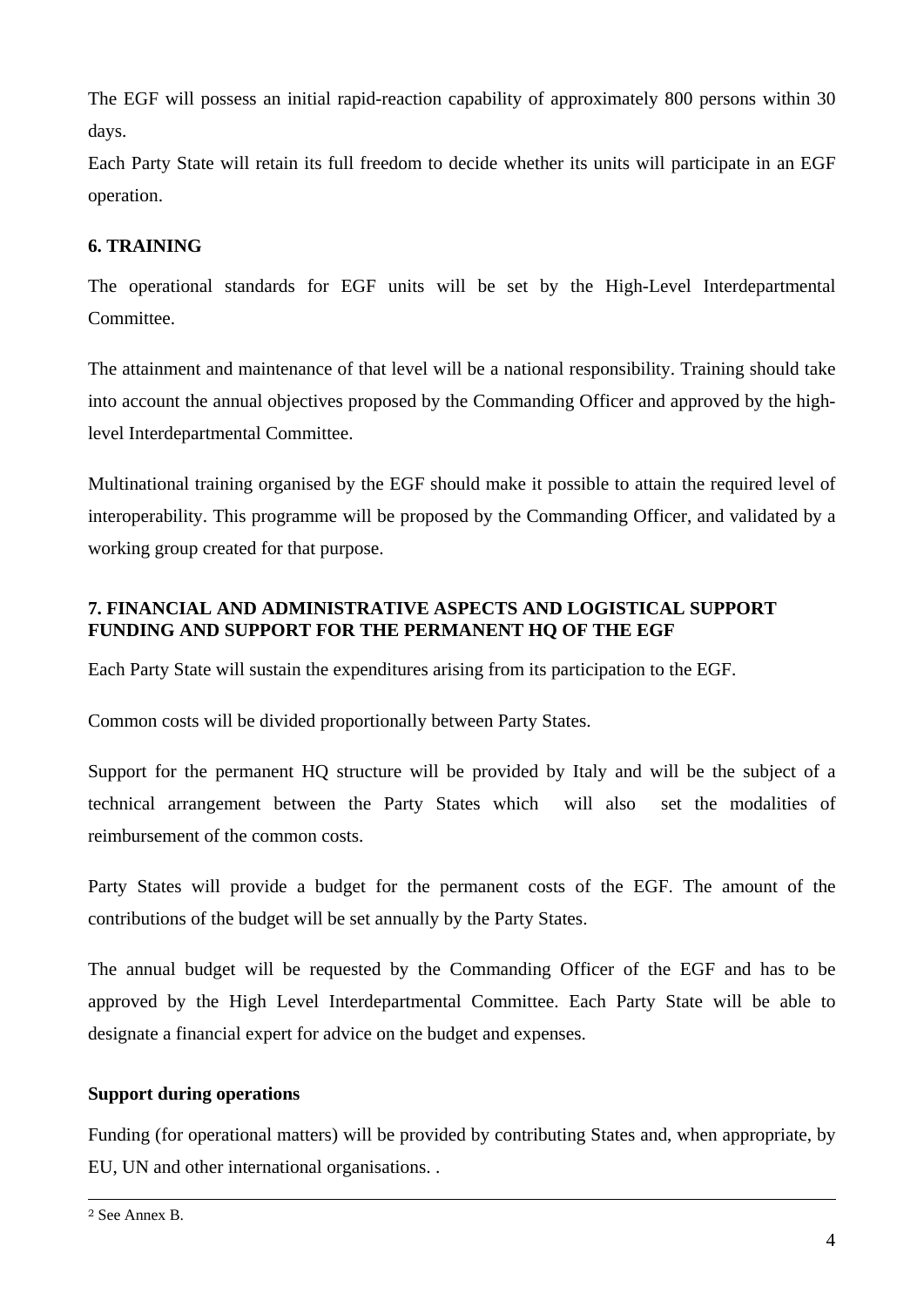#### **Interoperability**

The Party States will strive for an improvement of interoperability between their forces.

#### **8. LANGUAGE**

The official languages of the EGF will be those of the Party States. A common working language may be used.

#### **9. ADMISSION**

Full membership of the EGF will be open to EU Member States, possessing a police force with a military statute. At their request, they may be admitted to the EGF after agreement by the Party States and following acceptance of the terms of the present Declaration.

On their request, EU Candidate Member States possessing police forces with a military status can obtain an Observer Status by detaching a liaison officer to the HQ.

With due respect for the military status, conditions of admission can be reviewed, on request of one of the Party States and with the agreement of all the other Party States.

#### **10. LEGAL ASPECTS**

The Party States will conclude a Treaty to establish the precise functions and status of the EGF and of its members.

Before the entry into force of this Treaty, the Party States recognise the application of the provisions of the agreement between parties to the North Atlantic Treaty of the status of their forces, done at London on 16 June 1951, to the EGF members.

#### **11. SPECIFIC ARRANGEMENTS**

The above-stated points and the measures that may be necessary to organise the concrete aspects of relations among the Party States will be the subject of specific arrangements.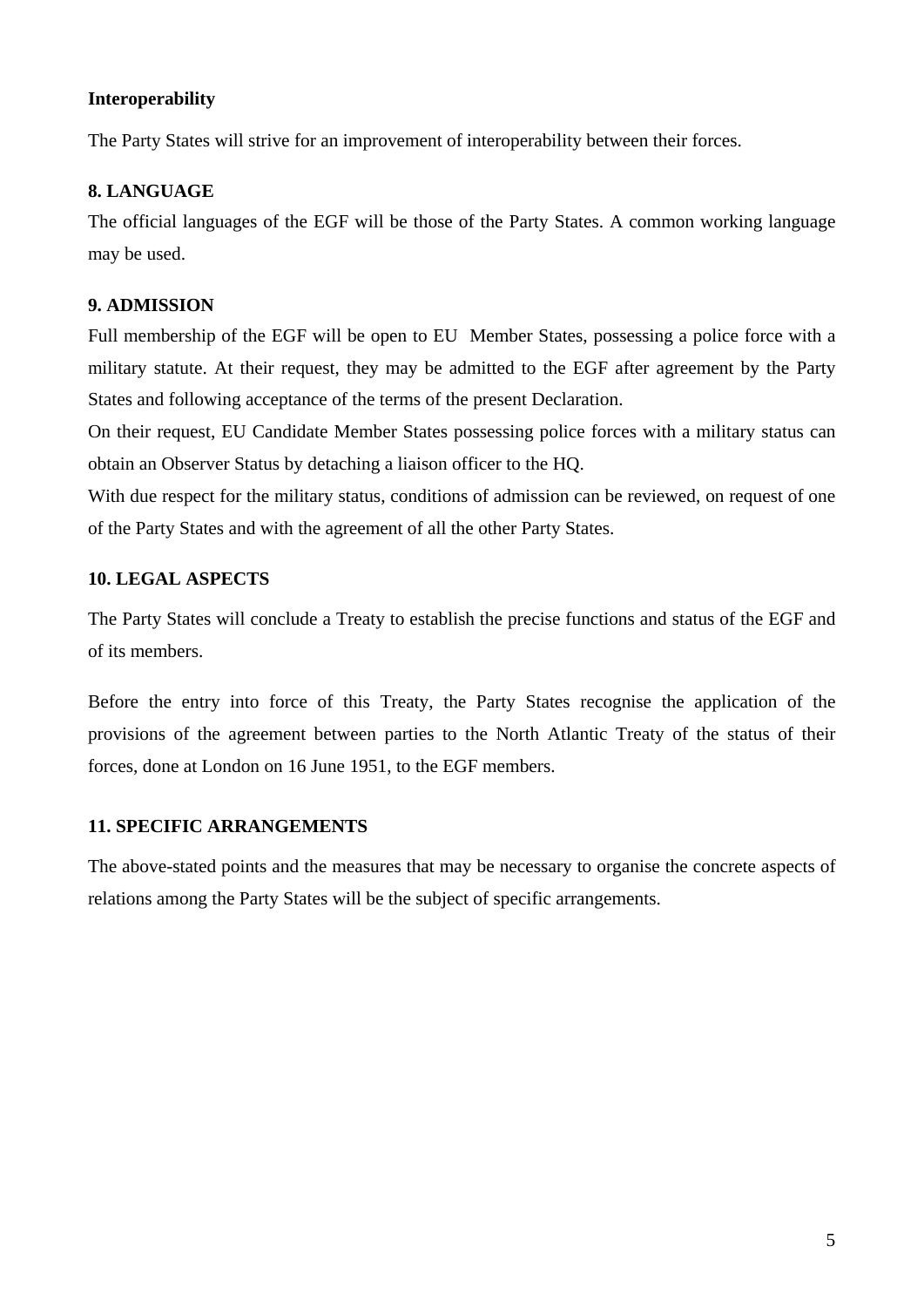# **Annex A**

# **Composition of the High Level Interdepartmental Committee**

| <b>France</b>      | Representatives of the Ministries of Defence and Foreign Affairs               |  |
|--------------------|--------------------------------------------------------------------------------|--|
| <b>Italy</b>       | Representatives of the Ministries of Defence and Foreign Affairs               |  |
| <b>Netherlands</b> | Representatives of the Ministries of Defence and Foreign Affairs               |  |
| Portugal           | Representatives of the Ministries of the Interior and Foreign Affairs          |  |
| <b>Spain</b>       | Representatives of the Ministries of Defence, the Interior and Foreign Affairs |  |